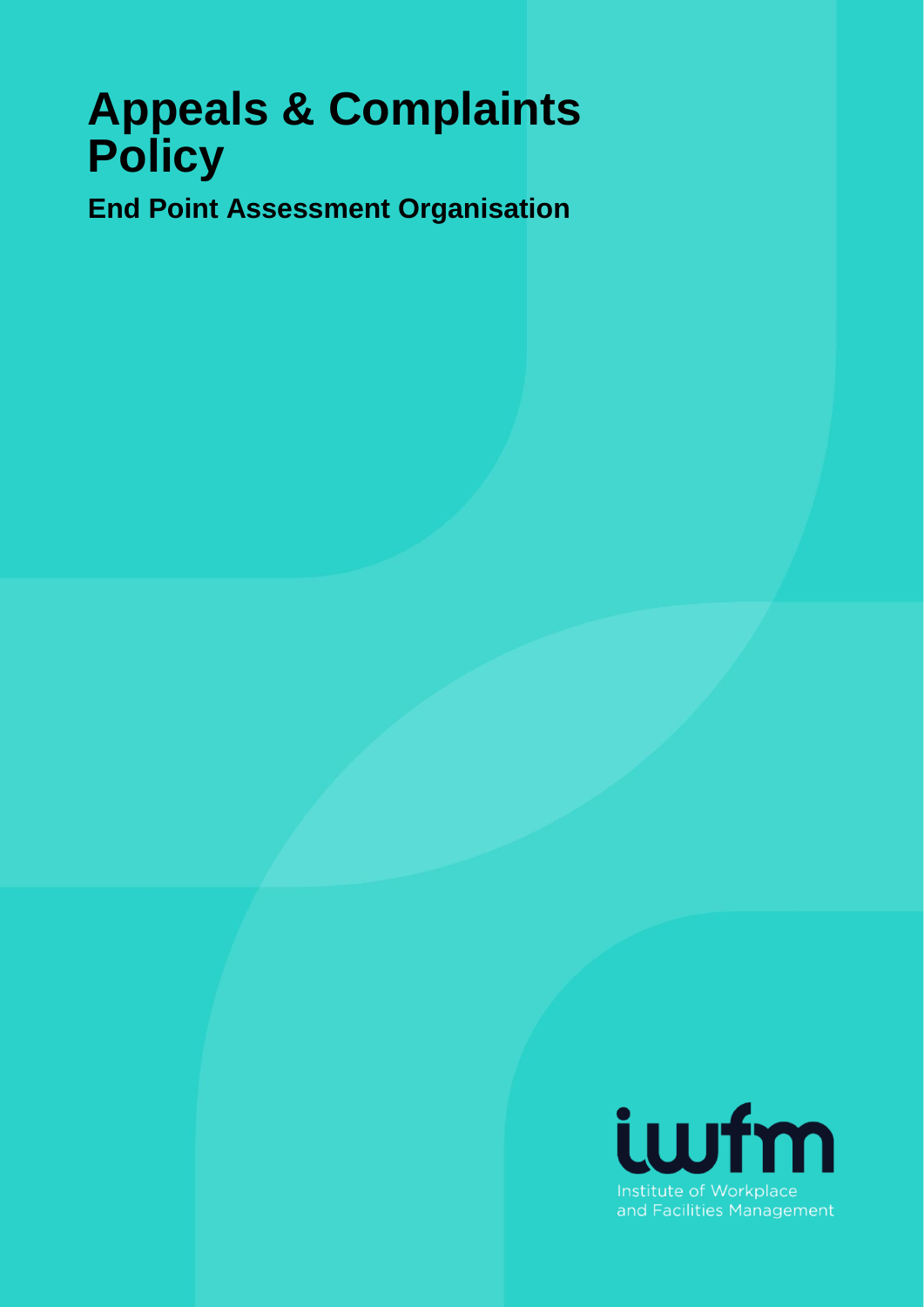### **Introduction**

This document specifies the Appeals Policy of the Institute of Workplace and Facilities Management ("IWFM") End Point Assessment Organisation (EPAO). It is for use by Apprentices and EPA Customer who are registered for, or have taken, an IWFM End-Point Assessment (EPA). It documents the steps to be followed when submitting an appeal and the steps IWFM will follow when responding to appeals.

It is also for use by IWFM staff to ensure all appeals are dealt with in a consistent manner.

### **EPA Customer responsibility**

It is important that all EPA Customer staff involved in the management of apprentices and all apprentices registered to take an IWFM End-Point Assessment are fully aware of the contents of this policy.

#### **Review arrangements**

IWFM will review the policy annually and revise it as and when necessary in response to customer and learner feedback, changes in operational practice, actions from the External Quality Assurance (EQA) body or external agencies or changes in legislation. Other external agencies may include the Employer Trailblazer group and the Institute for Apprenticeships and Technical Education (IfATE).

### **Fees**

IWFM reserves the right to charge a discretionary fee to an employer and/or apprentice to cover the administrative and personnel costs involved in reviewing appeals.

### **Areas covered by the policy**

- Appeals from an EPA customer or apprentice in relation to an assessment or moderation result/decision on the basis that IWFM did not apply procedures consistently or procedures were not followed properly and fairly.
- Appeals from an EPA customer or apprentice relating to a decision taken by IWFM to decline a request to make reasonable adjustments or give special considerations.

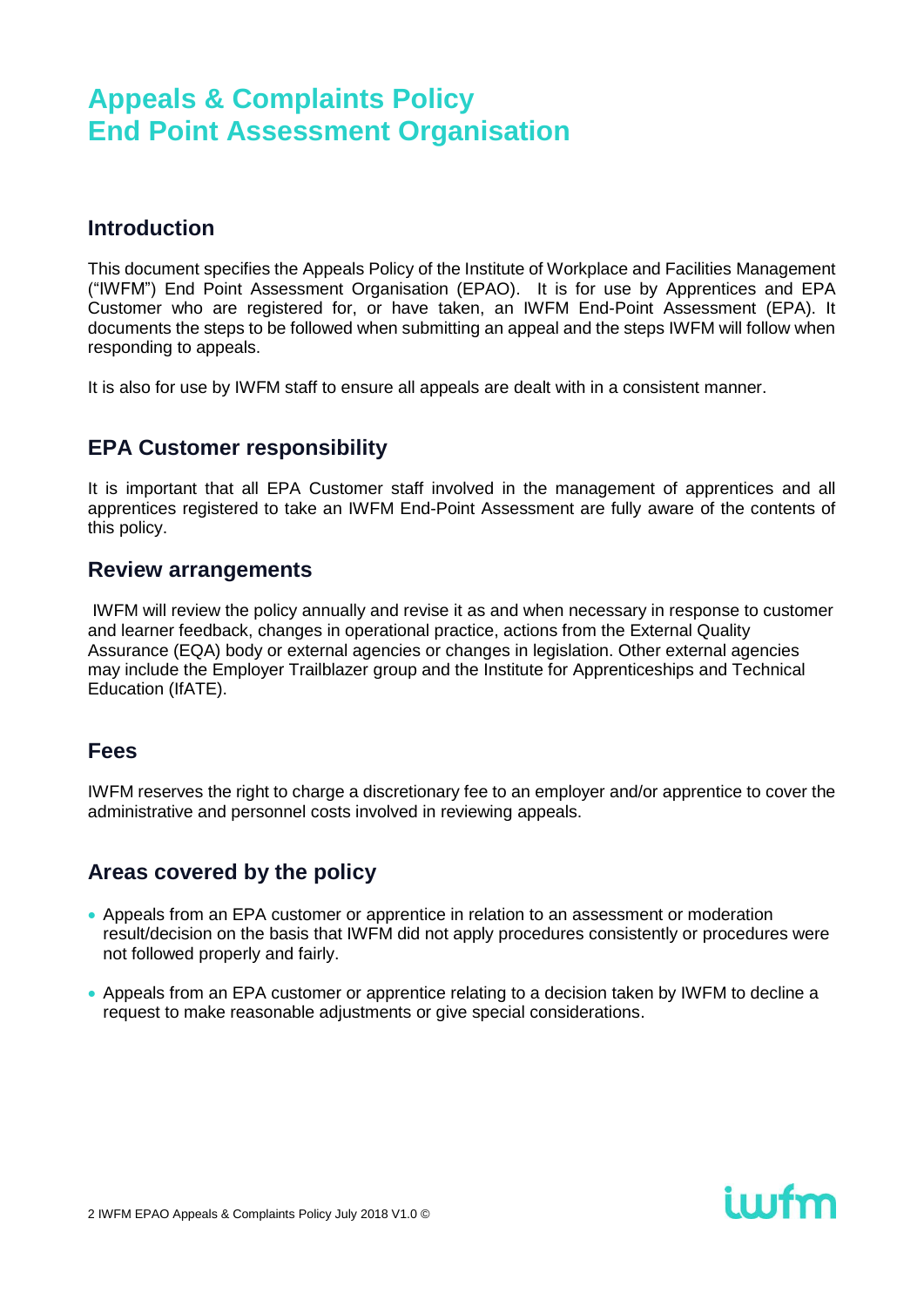### **Process for raising an appeal**

An EPA customer or apprentice has twenty working days from the date of notification of a IWFM decision in which to lodge an appeal against the decision, this includes assessment results; therefore, it is important that all evidence is retained until the final result has been confirmed.

If an EPA customer appeals on behalf of the apprentice, it must have obtained the written permission of the apprentice concerned, as results can go down as well as up as a result of an investigation.

To submit an appeal, the EPA customer or apprentice must complete the Appeals form and supply relevant supporting information such as the following where relevant:

- Apprentice's name and registration number
- date(s) the employer or apprentice received notification of an IWFM decision
- title and number of the apprenticeship standard
- full nature of the appeal

### **Situations brought to IWFM attention by EQA**

Where the EQA body notifies IWFM of failures that have been discovered in the assessment process of another EPAO, IWFM will review whether a similar failure could affect its own assessment processes and arrangements.

#### **Initial informal review**

IWFM will acknowledge receipt of the appeal within two working days and aim to respond fully within twenty working days.

Please note that in some cases the review processes may take longer, for example, if visits or interviews with individuals are required. In such instances, IWFM will contact all parties concerned to inform them of the likely revised timescale.

The Head of Professional Development or nominated person will undertake an initial informal review to ensure the form is complete and to ascertain if the issue can be resolved without the need for a formal appeal review.

The Head of Professional Development or nominated person carrying out this check will not have a personal interest in the formal appeal review.

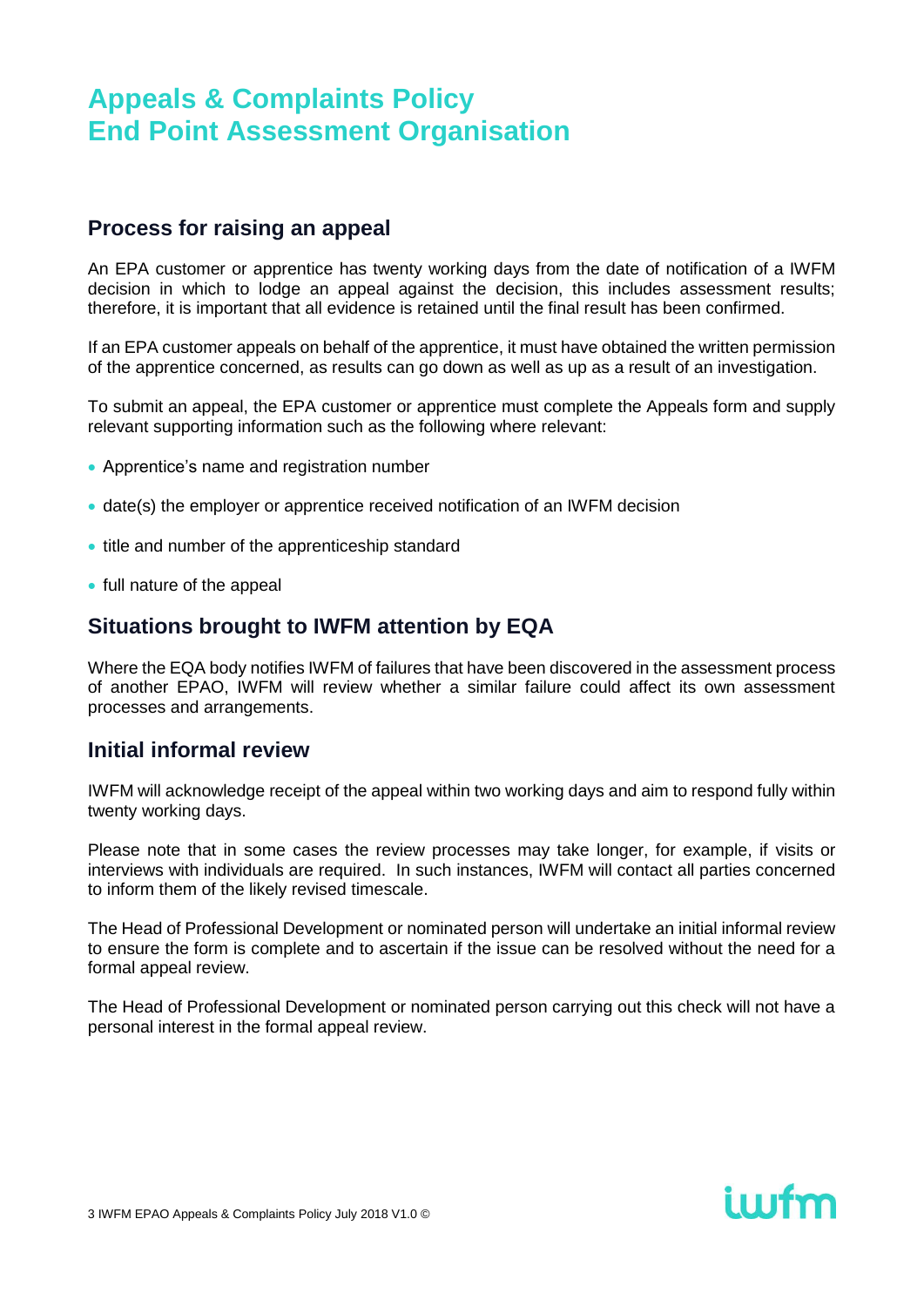Following the initial review, IWFM will write to the appellant with details of IWFM's decision to either:

- amend the original decision considering the new rationale/evidence being put forward and which has now been reviewed, or
- confirm IWFM stands by its original decision and in doing so the rationale for this decision and requests that the appellant confirms, in writing, within fourteen working days, acceptance of this decision or for IWFM to proceed with a formal appeal, the process of which will be carried out by an independent party.

Non-receipt of letter confirmation or appeal within fourteen working days will be taken as a sign of acceptance.

# **Formal Appeal - independent review**

If the decision is made to proceed with a formal appeal, IWFM will arrange for an independent review to be carried out.

This will be carried out by someone who is not an employee of IWFM or otherwise connected to the organisation. They will be someone with the relevant competence to decide in relation to the appeal and will not have a personal interest in the decision being appealed.

The independent review will consider all the evidence and review whether IWFM applied its procedures fairly, appropriately and consistently in line with its policy.

The independent review process may involve:

- a discussion with the appellant or the apprentice and IWFM staff
- a request for further information from the appellant, the apprentice or IWFM staff

The decision arrived at following the independent review will be final in relation to how IWFM will consider such an appeal and will be communicated within thirty working days following receipt of the request for the formal appeal. If an EPA customer and/or learner is dissatisfied with the outcome at this stage they are entitled to raise the matter with the relevant regulatory authorities.

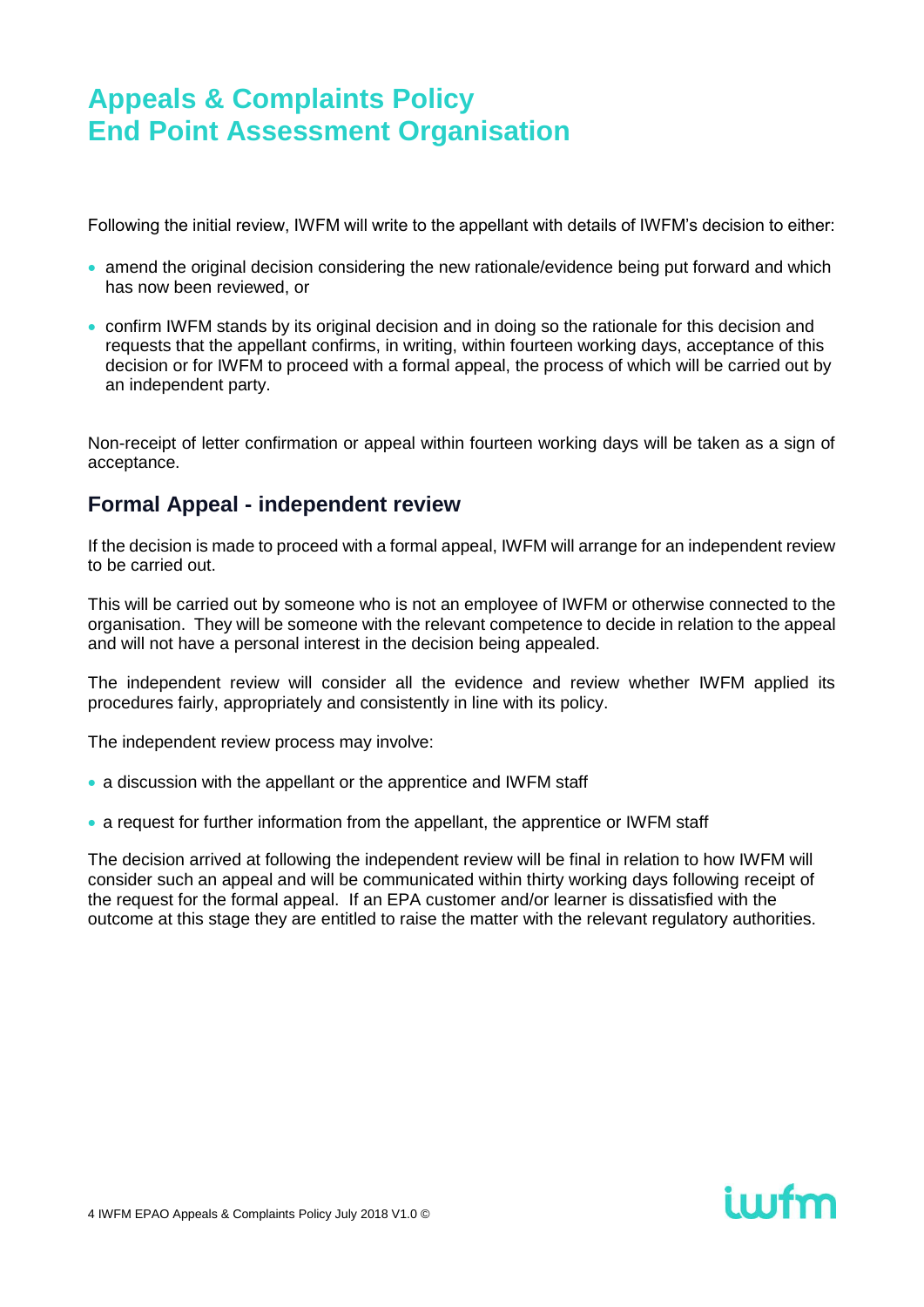### **Successful appeals and/or issues brought to IWFM's attention by the Regulatory Authorities**

In situations where an appeal has been successful, or where an investigation following notification from the EQA body indicates a failure in the IWFM processes, we will give due consideration to the outcome and will take appropriate actions such as:

- amend the profile record of the apprentice(s) concerned
- identify any other apprentice(s) who may have been affected and amend the results for the apprentice(s) affected following an appropriate investigation
- correct or, where it cannot be corrected, mitigate as far as possible the effect of the failure
- review the associated processes and policies to ensure that the failure does not occur again or mitigate the situation as far as possible if the failure that occurred cannot be corrected

IWFM will co-operate with any follow-up investigations required by the EQA body and if appropriate agree any remedial action with them.

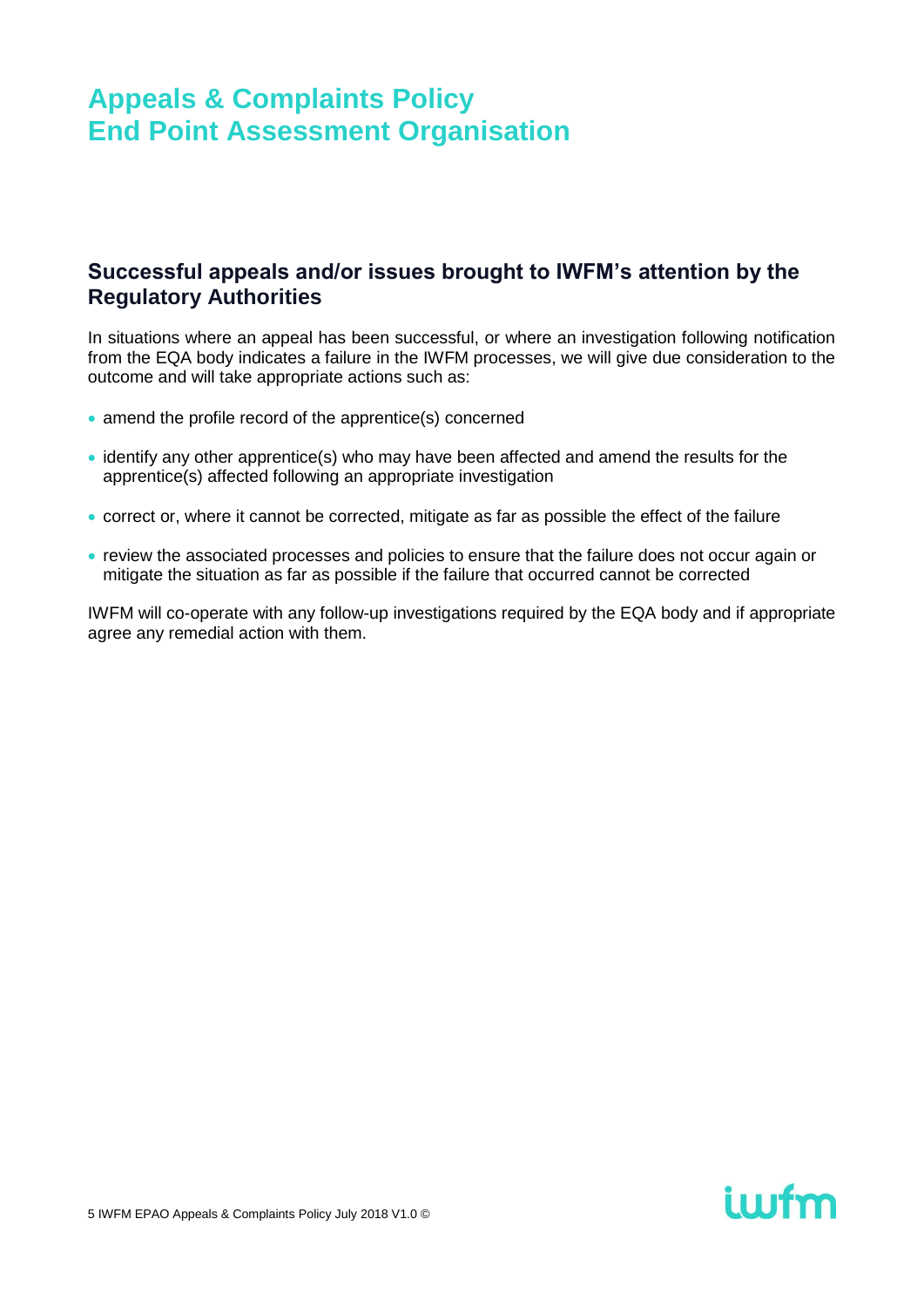### **Appendix – Appeals Form**

**This form is to be used to raise an enquiry or appeal against an IWFM decision.** 

**Please refer to the IWFM Appeals Policy before completing this form.**

**Apprentice ACE360 No:** Click or tap here to enter text.

**Apprentice Name:** Click or tap here to enter text.

**Standard Title**: Click or tap here to enter text.

**Please provide details of your appeal:** Click or tap here to enter text.

**Please provide details of supporting evidence:**

Click or tap here to enter text.

#### **To be completed by the person submitting this form:**

| <b>Apprentice</b>                                      | <b>EPA Customer Representitive</b>                             |
|--------------------------------------------------------|----------------------------------------------------------------|
| <b>Name:</b> Click or tap here to enter text.          | <b>Name:</b> Click or tap here to enter text.                  |
| <b>Signature:</b> Click or tap here to enter text.     | <b>Signature:</b> Click or tap here to enter text.             |
| <b>Telephone No:</b> Click or tap here to enter text.  | <b>Date:</b> Click or tap here to enter text.                  |
| <b>Email Address:</b> Click or tap here to enter text. | <b>Position in Centre:</b> Click or tap here to<br>enter text. |
|                                                        | Telephone No: Click or tap here to enter<br>text.              |
|                                                        | <b>Email Address:</b> Click or tap here to enter               |

text.

**Please submit the completed form to [epa@iwfm.org.uk.](mailto:epa@iwfm.org.uk)**

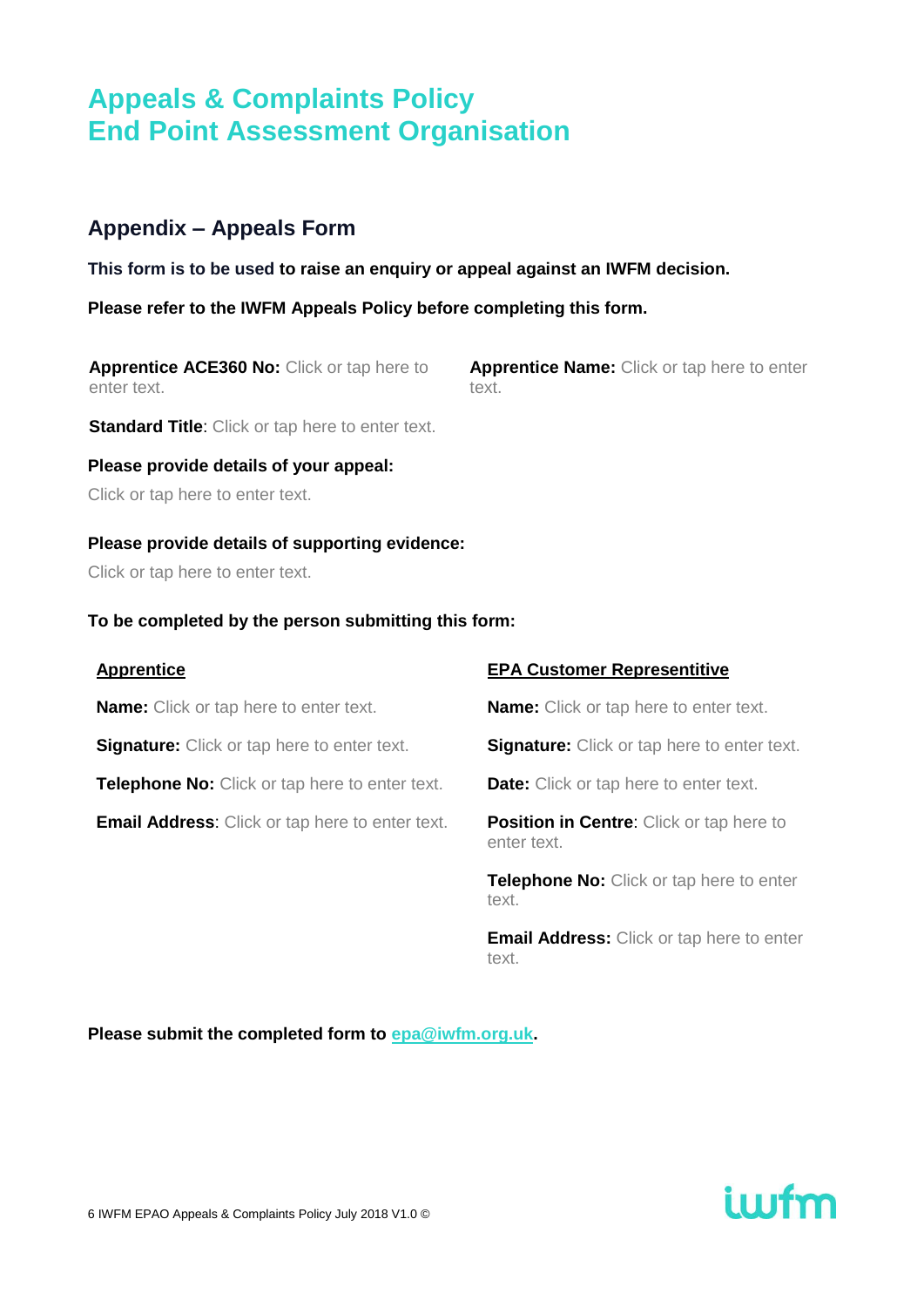# **Complaints Policy**

### **Introduction**

This document specifies the Complaints Policy of the Institute of Workplace and Facilities Management ("IWFM") End Point Assessment Organisation (EPAO). It is for use by End-Point Assessment (EPA) customers, apprentices and all interested parties who use or access a direct or indirect service from IWFM in relation to the IWFM EPA service.

It covers any complaints received from apprentices, employers or other interested party in relation to the EPA and associated services offer by IWFM.

It is not to be used to cover appeals in relation to decisions made by IWFM. These areas are covered by the IWFM EPAO Appeals Policy.

If an EPA customer, apprentice or other individual suspect's malpractice may have occurred, this should be communicated directly and immediately in writing to IWFM in accordance with the arrangements set out in the IWFM EPAO Malpractice and Maladministration Policy.

#### **Review arrangements**

IWFM will review the policy annually and revise it as and when necessary in response to EPA customer and apprentice feedback, changes in operational practice, actions from the External Quality Assurance (EQA) body or external agencies or changes in legislation. Other external agencies may include the Employer Trailblazer group and the Institute for Apprenticeships & Technical Education (IfATE).

To feedback any views please contact the IWFM via the details provided at the end of this policy.

## **Approach**

The aim is to deliver a high-quality EPA service and IWFM would be extremely disappointed if this was not the case. Should the level of service fall below anticipated expectations, please raise any concerns with IWFM immediately and they will be addressed.

## **How should I complain?**

Any complaint should be submitted in writing, within twenty working days of the event which is the subject of the complaint and addressed to IWFM at the contact details outlined at the end of policy.

EPA customer, apprentices and/or other interested parties who wish to complain about a level of service provided by IWFM EPA team should direct the complaint to IWFM.

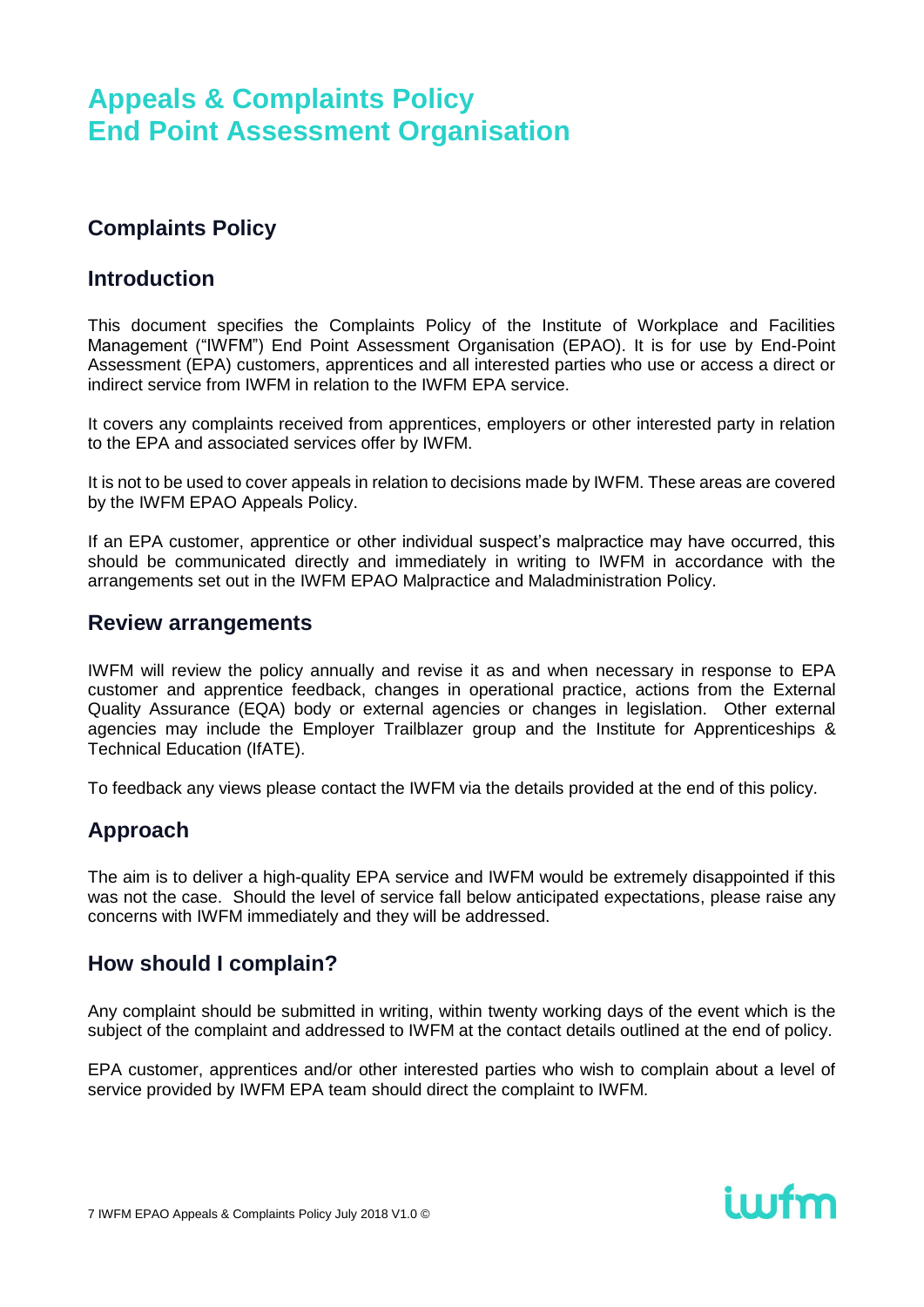# **If I complain what details do I have to give?**

When contacting IWFM please provide: your full name, contact details including a daytime telephone number together with:

- a full description of the complaint (including the subject matter and dates and times if known);
- the names of the people you have dealt with so far;
- copies of any papers or communications relating to the complaint.

## **Complaints bought to our attention by the EQA**

Where the EQA notifies IWFM of a complaint concerning the IWFM EPAO, or a failure that has been discovered in the assessment process at another EPAO, these will be reviewed in the same manner as other external complaints in accordance with the procedures detailed below to ascertain if the same failure could affect the IWFM arrangements.

## **Confidentiality and Whistleblowing**

Sometimes a complainant will wish to remain anonymous. Although it is always preferable to reveal your identity and contact details, if you are concerned about possible adverse consequences, you should request IWFM not to divulge your identity. If it helps to reassure you on this point, IWFM can confirm that it is not obliged to disclose information if to do so would be a breach of confidentiality and/or any other legal duty.

While IWFM is prepared to investigate issues which are reported anonymously, IWFM will always try to confirm an allegation by means of a separate investigation before taking up the matter with those to whom the complaint/allegation relates. At all times IWFM will investigate such complaints from whistleblowers in accordance with the IWFM Whistleblowing Policy.

## **What will happen to the complaint?**

IWFM will acknowledge receipt of a complaint within two working days, advising the name of the individual who will be investigating the complaint.

IWFM aims to investigate the complaint within ten working days. If the complaint is more complex, or it involves individuals who are not available at the time, IWFM will inform the complainant of the reasons for extending this to twenty working days. IWFM may contact the complainant within this period to seek further information or clarification (in some instances a meeting may be recommended). At the end of the investigation IWFM will write to inform the complainant of its decision.

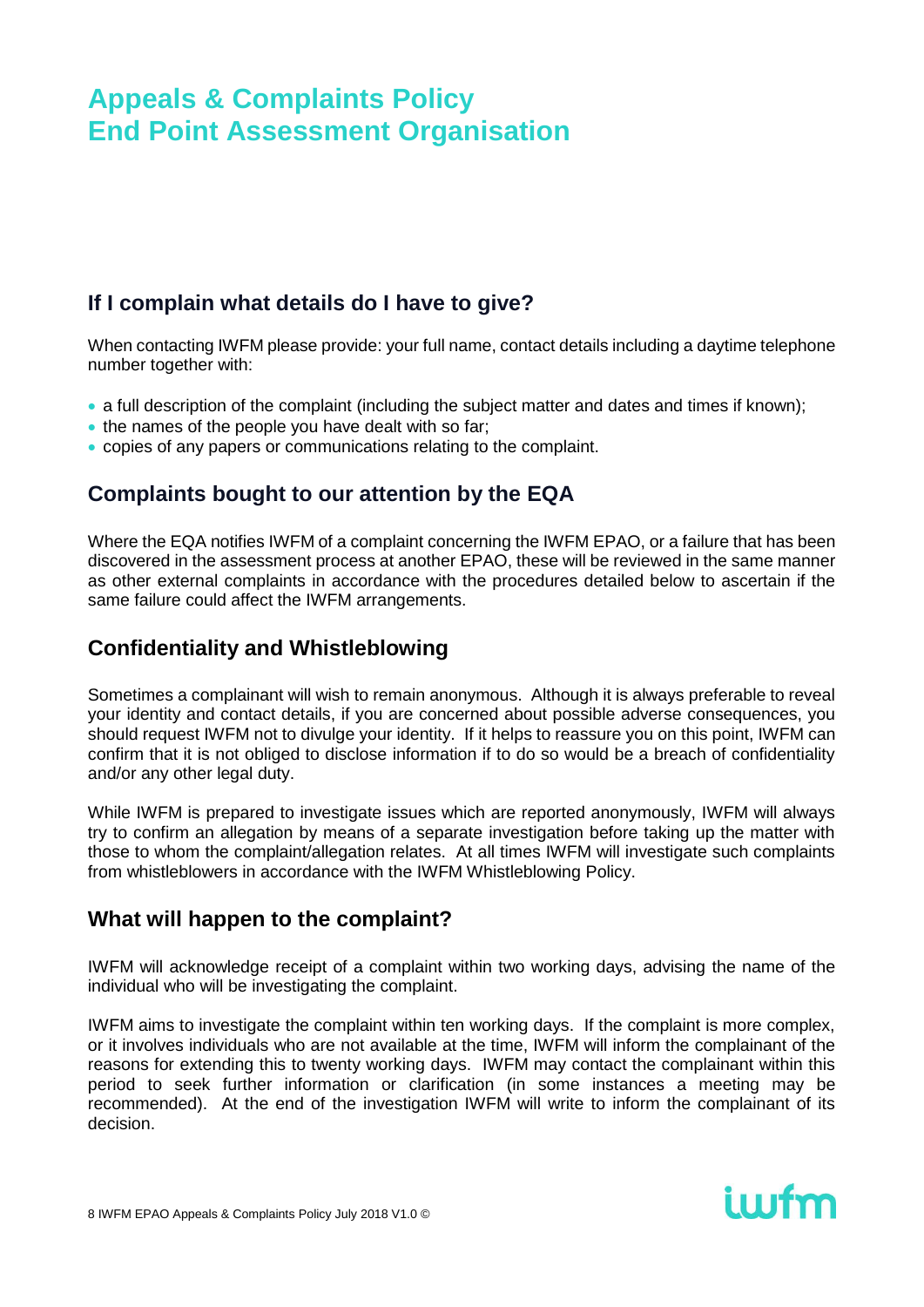### **What happens if the complaint is upheld?**

If any part of the complaint is upheld IWFM will apologise and give due consideration as to how its services can be improved. For example, reviewing procedures to assess the impact on the EPA development, delivery or resulting procedures or arranging for staff training. In extreme circumstances, the IWFM internal employment practices may be exercised.

In situations where a complaint has been successful, or where an investigation indicates a failure in the IWFM processes we will, as appropriate, take actions for example:

- identify any other apprentice who may have been affected by that failure,
- correct, or where it cannot be corrected, mitigate as far as possible the effect of the failure, and
- review and amend arrangements, where appropriate, to reduce the likelihood that the failure will reoccur in the future.

### **What if I am not happy with the reply?**

If you disagree with the outcome, please contact the IWFM Head of Professional Development.

If you are still unhappy with the decision taken by IWFM in reviewing the complaint you can, where relevant, appeal this decision/solution through the appeal arrangements which are outlined in the IWFM EPAO Appeals Policy. If after exhausting the Appeals arrangements you are still unsatisfied with the outcomes, you can complain directly to the relevant EQA.